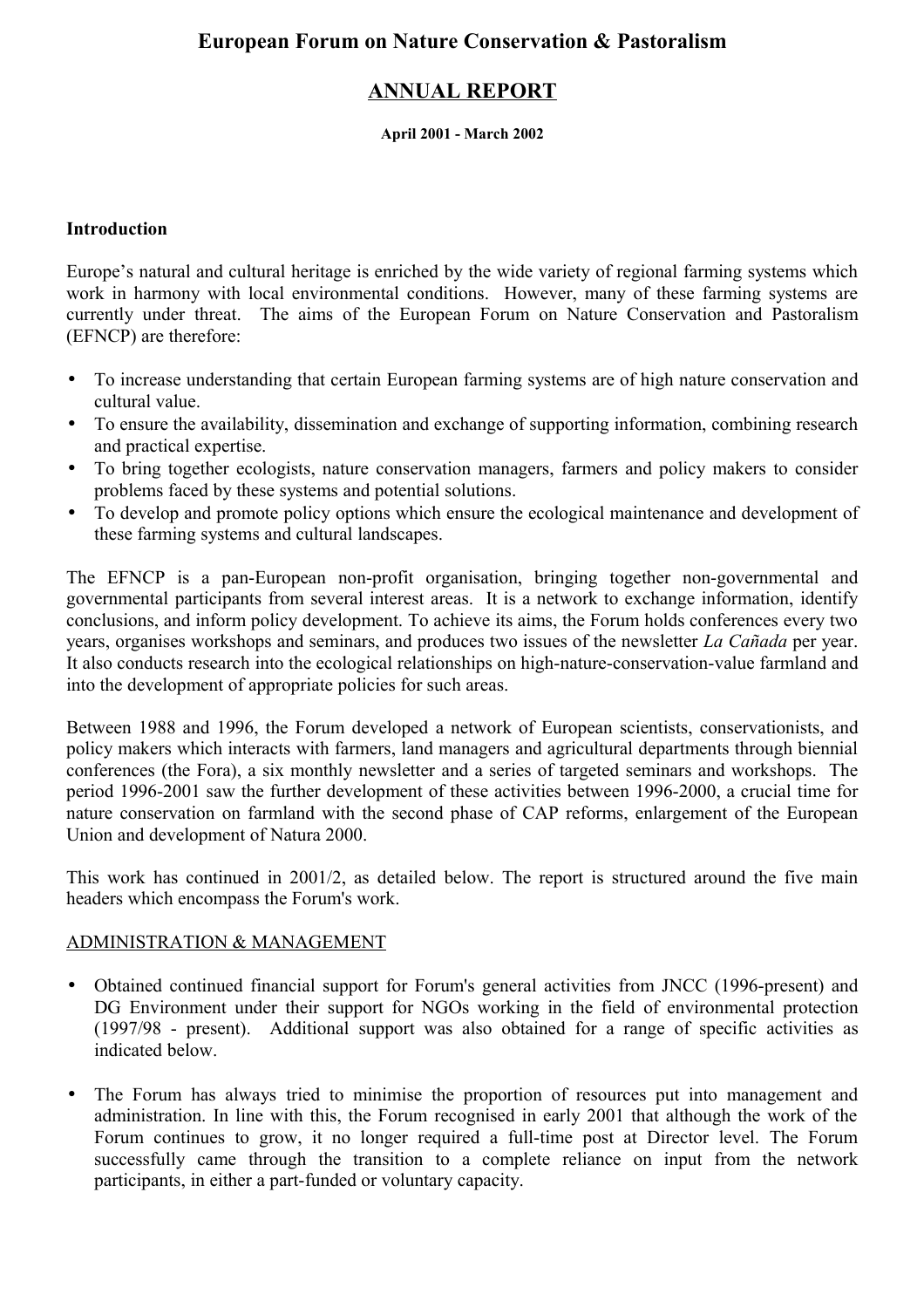• In line with EFNCP policy, secured an increasing amount of Forum's budget from project-specific activities.

## BIENNIAL CONFERENCES

• The Forum is currently establishing arrangements for the Eighth Meeting of the Forum to be held in Montpellier and the Causses Méridionaux, France (autumn 2002). This conference will be organised by EFNCP in association with SIME, a French NGO and it is intended that additional funding and support will be sought from other interested organisations, both locally at at the EU level. The focus of this meeting will revolve around the environmental and farming system concerns and issues associated with the sheep regime and with approaches to rural development in a High Nature Value area of France.

The Forum's biennial meetings fulfil a major part of the role as a forum. These review progress on basic scientific work and identify further research needs in order to fulfil the requirements of informing policy development and awareness raising. A further role of main Forum meetings is to use the location to bring into the network a new range of contacts as well as maintaining earlier ones - as well as to see, on the ground, examples of high-nature-value farming systems.

The 2002 meeting in France will build on the successes of recent Forum meetings adopting a similar structure, especially with regard to incorporating farm visits and discussions into the overall programme. It will focus on the sheep regime and farming systems and the location in southern France provides a good venue for this, because problems faced by sheep producers there are relevant to those in many mountain areas throughout Europe. There will be an opportunity to consider the similarities and differences between the problems of this karst area, the Burren (scene of the last Forum) and other analogous areas of Europe. The French venue will also aid the building of further French-speaking involvement in work of the Forum overall.

### RESEARCH

- *PASTORAL: the agricultural, ecological and socio-economic importance of free-ranging livestock rearing in Europe*. This Concerted Action is funded under the European Commission's 5<sup>th</sup> Framework programme and conducted in collaboration with partners from throughout Europe. To-date, the Forum has assisted in the organisation, contribution to and dissemination from two workshops: *Extent & Characteristics of Extensive Grazing Systems* (Spain, July 2001) and *Impact of Scale & Accession on Biodiversity Value* (Romania, October 2001).
- *A review of the Irish Rural Development Plan 2000-2005: implications for national heritage*. This project has been awarded to the Forum by the Irish Heritage Council (IHC). Within this project the Forum is assessing the the likely implications for farmers and the environment of a shift to new payments under the new RDP in Ireland. Although different in approach, this work is complementary to WWF's *Nature of Rural Development* studies.
- Forum representatives contributed to a two-day seminar being organised by the European Environment Agency in Copenhagen in February 2002 concerned with *Developing a typology of European farming systems for environmental purposes*. This two-day meeting discussed technical approaches for taking the concept forward, and in particular for defining High Nature Conservation Value farmland on the basis of available (or easily developed) statistical data sets.

Much of the research work of the Forum in recent years has revolved around trying to address one issue the lack of a structured classification, from an environmental perspective, of European farming systems. What is required is a broad typology which can be related to farms - since farms are the units that are the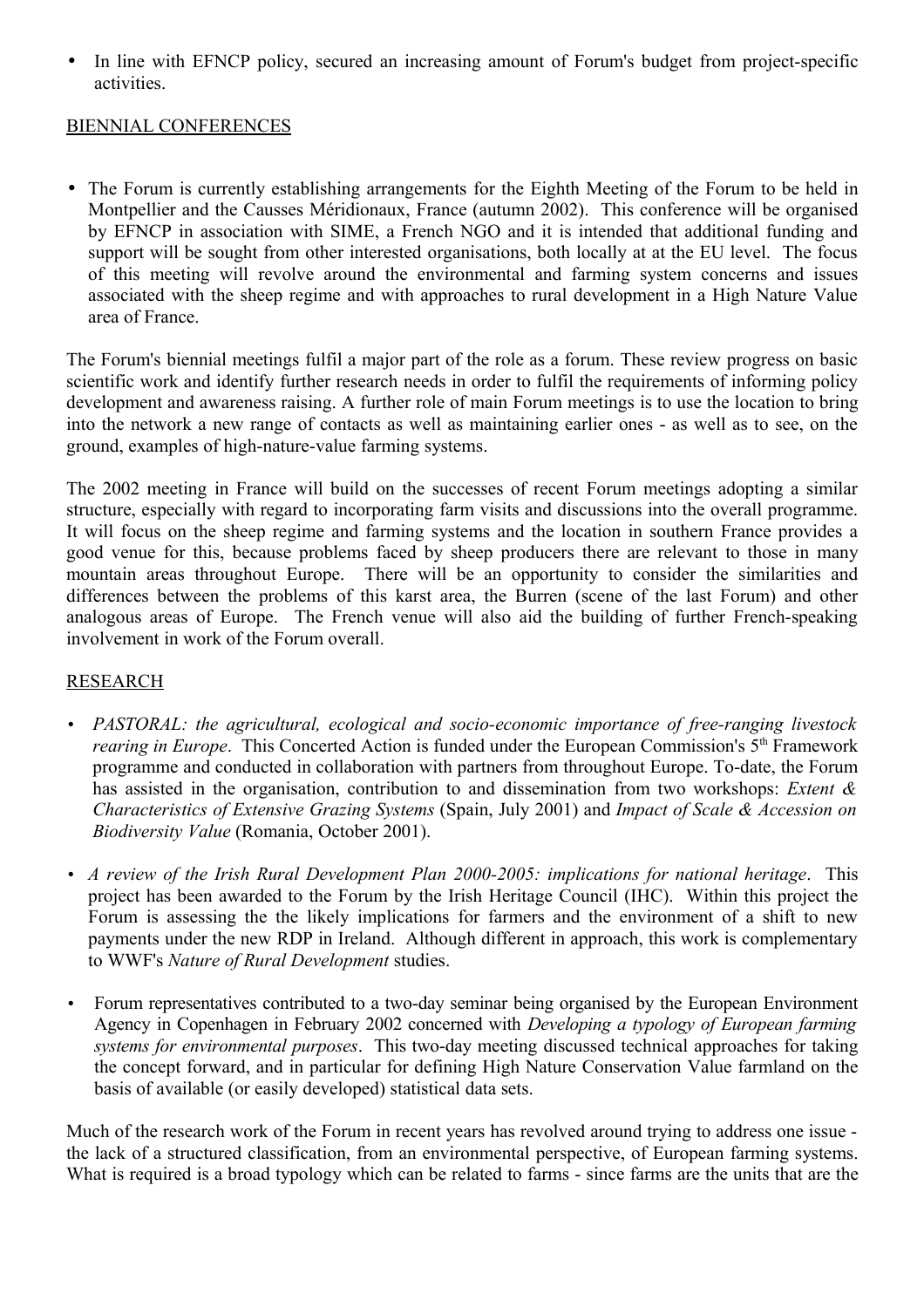target of policy and through which management decisions are made. Without such a "common currency" it is very difficult to make progress on policy issues regarding farming and the environment, such as maintaining the status quo, environmental cross compliance, environmental enhancement, or appropriate developments. If we do not have a clear idea of whether European pastoral farming can be divided into more or less discrete systems (from our nature conservation perspective), how can we begin to understand (or influence) management which impacts on these systems through incentives to farmers?

## **DISSEMINATION**

- Produced and distributed issues 14 and 15 of the Forum newsletter *La Cañada*, whose distribution is now 1200 and rising. *La Cañada* is sent to those active in Forum activities, appropriate officials in governments and the Commission, and as part of information provided in response to enquiries about the Forum. It has proven a very effective tool.
- Maintained contacts with a wide variety of interested parties throughout Europe through involvement and representation on other networks (e.g. GAP, Eurosite) and through participation of Forum representatives at a wide variety of meetings, seminars and input to project proposals.
- Maintained a flow of papers and articles for a range of audiences to illustrate the importance of these farming systems (see list at end of this report)
- Establish and develop the Forum site on the internet (http://www.efncp.org). The Forum website has been rather inactive in recent months and the Forum is currently considering ways of increasing activity and effectiveness of the site.
- Arranged a study visit by a group of farmers union representatives from the Highlands and Islands of Scotland to the European Commision offices in Brussels to meet with DG Agriculture and DG Environment staff (December 2001). This visit was organised by the Forum and funded principally by the individual farmers union delegates meeting their own costs.

# ORGANISATION OF SEMINARS & REPRESENTATION ON EC COMMITTEES

- Held a seminar in Brussels on *A Review of the Environmental Implications of the EU Sheep and Goat Meat Sector* (January 2001). This one-day was seminar mainly aimed at European Commission officials and was organised by EFNCP with support from the Land Use Policy Group of the *GB Wildlife and Countryside Agencies* in conjunction with *BirdLife* and *WWF*.
- The Forum is currently preparing a seminar in Brussels in July 2002 aimed at discussing the benefits (or otherwise) of a shift to decoupled area payments in the livestock sectors. The seminars aim to bring together those responsible for policy development and those dealing 'on the ground' with nature conservation and agriculture in high-nature-value areas. There has been strong encouragement from European Commission officials, particularly in DGs Agriculture and Environment, to develop further this successful formula.
- The Forum has continued to provide representation to meetings of the Consultative Committees on 'Rural Development', 'Agriculture and Environment' and 'Animal Products' established by DG Agriculture. Following the decision of the Agricultural Commissioner, Dr Fischler, DG Agriculture restructured its consultative committees, with one of the procedural changes being the incorporation of environmental NGOs into many of the committees. DG Agriculture consulted four European environmental networks with expertise in agriculture to nominate the environmental NGO members of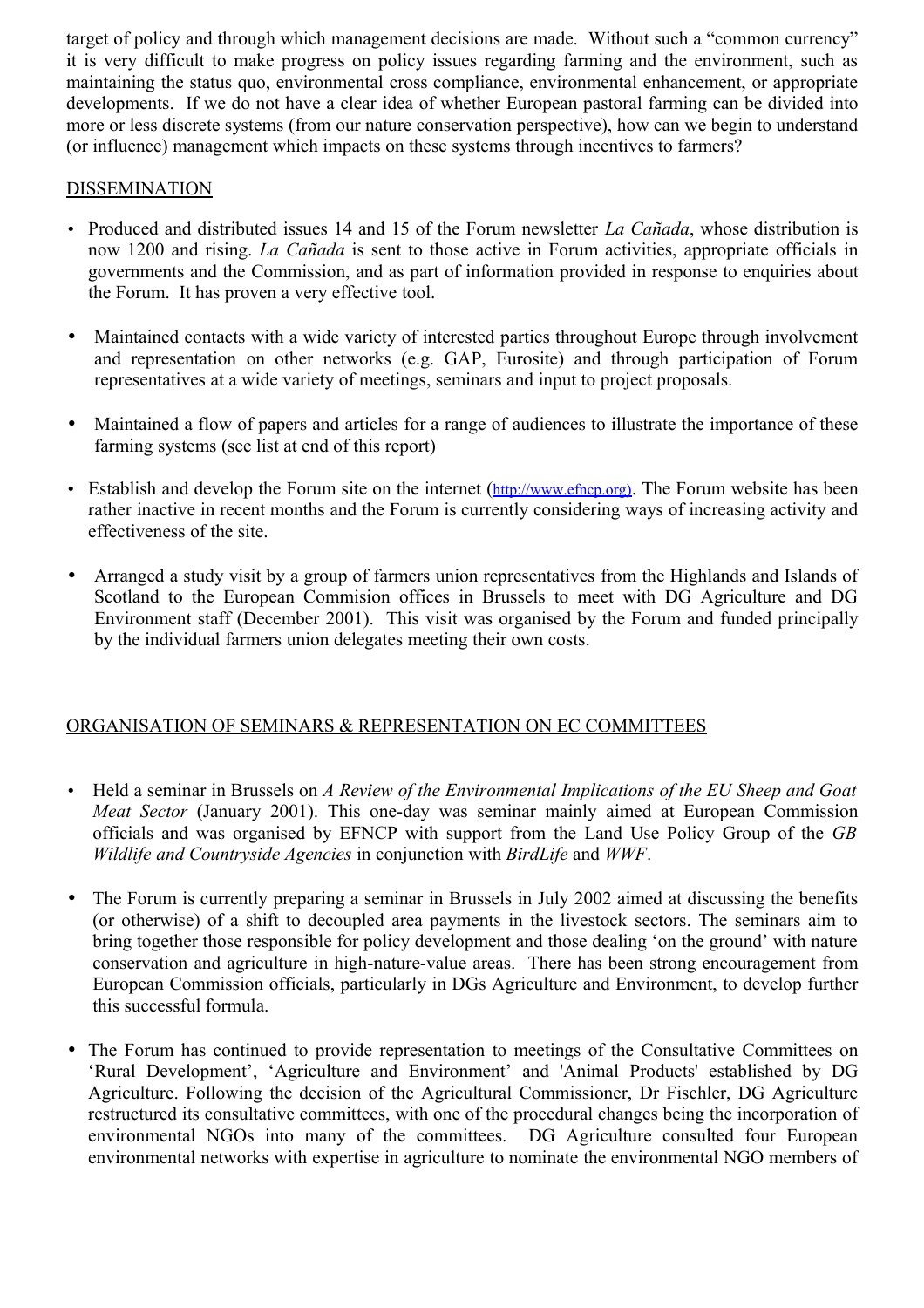these committees. These four networks (World Wide Fund for Nature, BirdLife International, European Environment Bureau and the Forum) are working together to provide this input.

#### PUBLICATIONS

In addition to the newsletter *La Cañada*, publications arising from the work of the Forum in the last year include:

- Bignal, E.M., Jones, G.,& McCracken, D.I. 2001 Comment: future directions in agriculture policy and nature conservation. *British Wildlife* 13 16-20.
- Bignal, E.M., Jones, D.G.L., Baldock, D (in prep). The Irish Rural Development Plan and Ireland's natural heritage – a critical review. Report to Heritage Council.
- EFNCP 2001.Recognising European pastoral farming systems and understanding their ecology: a necessity for appropriate conservation and rural development policies. (*EFNCP Occasional Publication* Number 23) *January 2001*